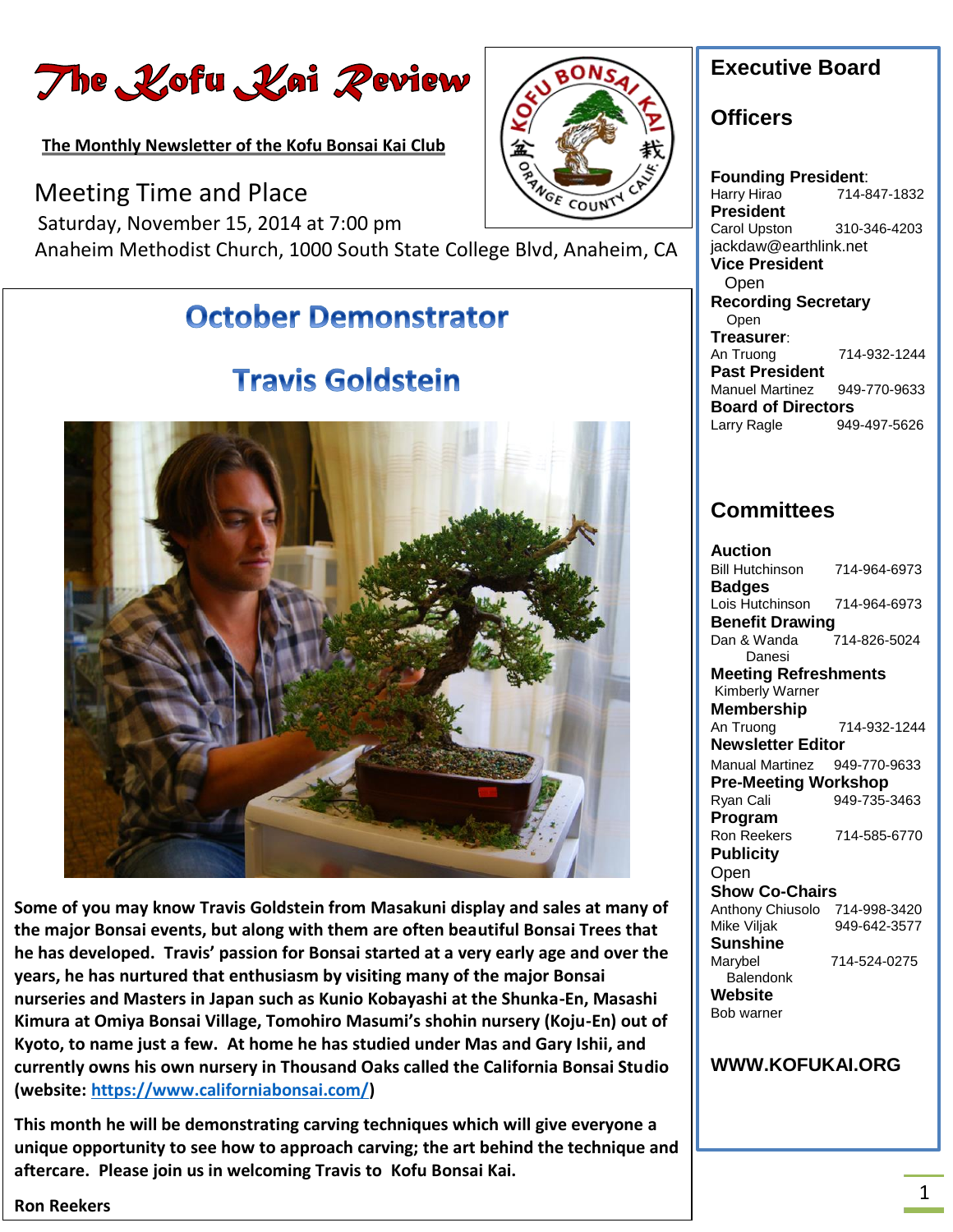

## Kofu Kai Christmas Party

Christmas is upon us and on December 13th we will be having our annual Christmas party. This year due to some cost cutting and generous donors we have done well. The board has decided to spend a little more than usual on the Christmas party to return some of our good fortune to our membership. As usual the event is pot luck and we ask those attending to bring a favorite dish that will feed about 10 to 12. The club will provide the Ham, Turkey, soft drinks and wine for the event.

This event is one of the best raffles of the year and this one is shaping up to be spectacular. Santa's helpers are already out shopping for a wonderful selection of goodies. We also encourage anyone who wishes to donate to the raffle to do so, which will make it just that much better.

Bringing food and donations is not mandatory and no one should feel obligated to do so nor stay away because they can't. We hope that all of our members come and join their fellow Bonsai enthusiasts for a wonderful afternoon of food and socializing.

Looking forward to seeing you there.

December 13, 2014, Noon till 4pm, St Wilfrid Episcopal Church, 18631Chapel Ln, **Huntington Beach** 

## **October Presentation**

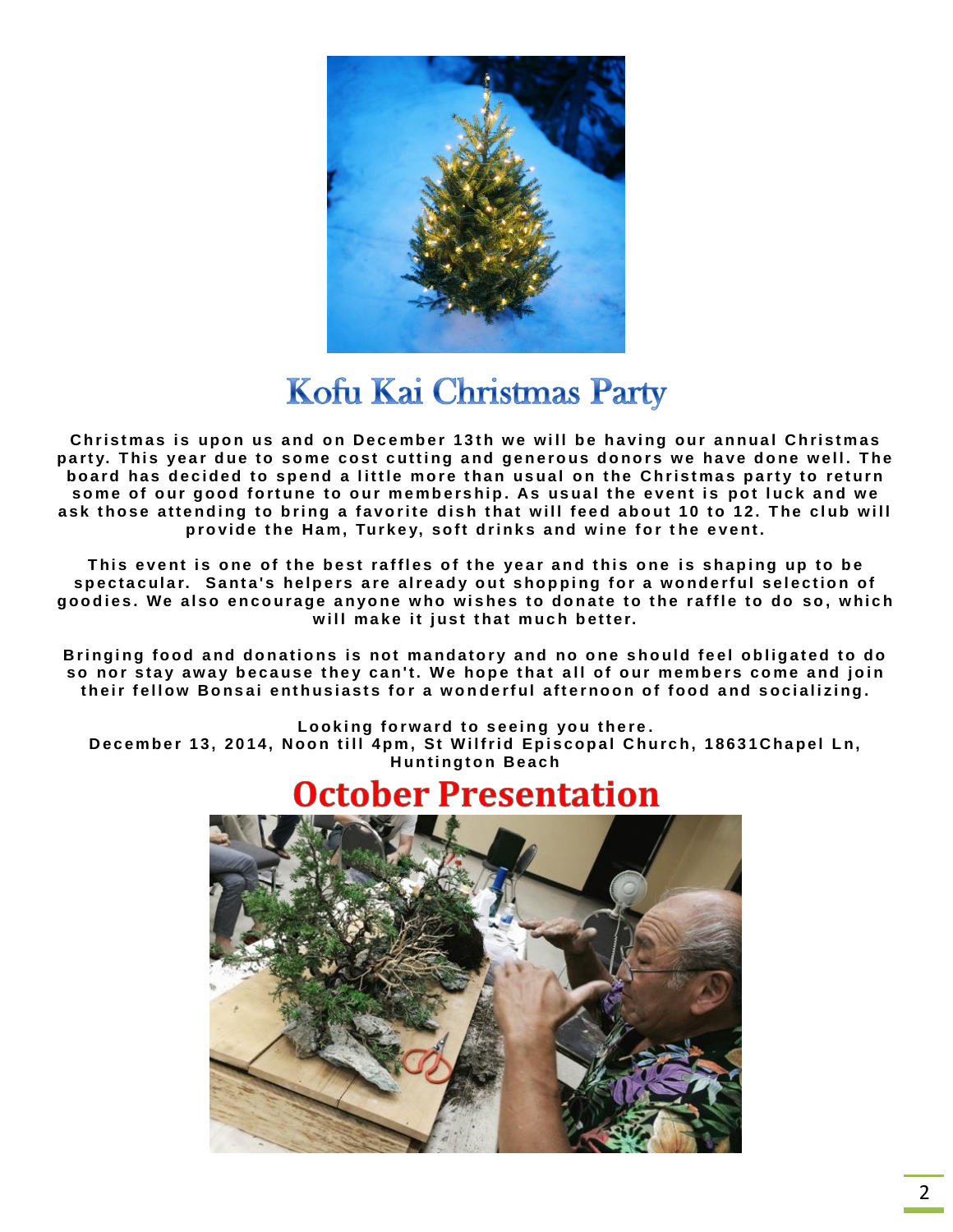At our last meeting, well-known bonsai sensei Mel Ikeda gave a very entertaining demonstration of raft style technique. At Kofu we try to have a good mix of demonstrators during the year to appeal to people of all skill levels and the cool thing about Mel and his raft technique is that everyone can enjoy it and put it to use right away. The crowd was very intently watching all phases of the demo and I think it was significant that almost no one left the hall early that evening. I really liked seeing the light bulbs go on over some of the newer members' heads when they realized that raft style can be done with material that is immature and which has little character when viewed upright. Turn it on its side and it's an almost instant landscape. It's good to have a quick result available in an art form that can sometimes take years to achieve maturity.

Thank you very much Mel for your demo, for donating the raft to the raffle and for donating your fee back to the club. We very much appreciate your support.

Mel had a good suggestion for the future: that those members who have demo trees from his past visits could bring them in when he visits us again, so please contact me if you have a Mel raft or other demo tree.

Carol Upston

# **BOWERS MUSEUM SHOW**

**The Kofu Kai Calendars are in and will be available at the meeting. The cost is \$8.00 ea. please bring exact change for your purchase**

For those who participated in the show the photos of your tree will also be available at the meeting

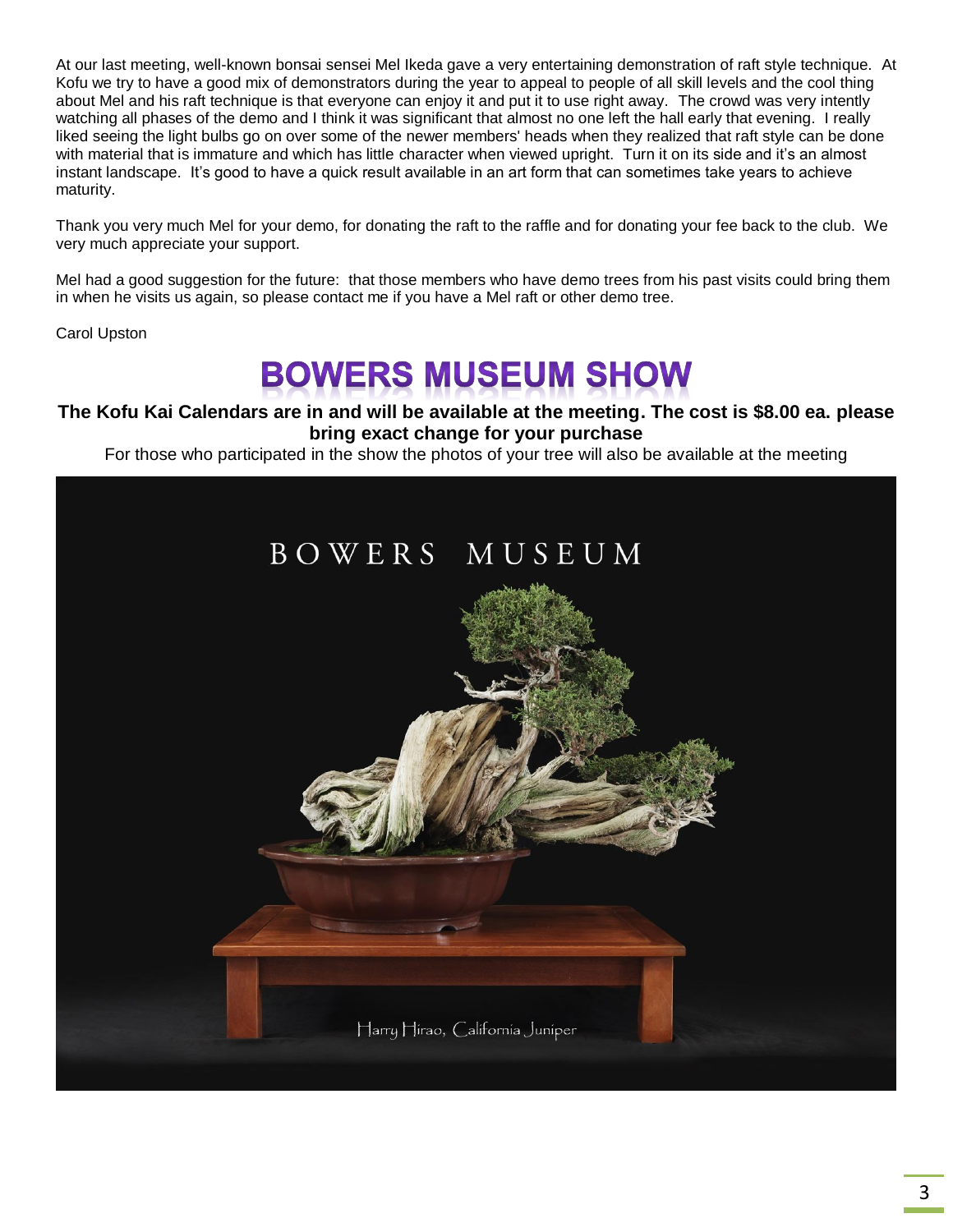## **Demonstration Prize Winner Bill Ward**





#### **K O F U BO N S AI K AI - BO N S AI I D EAS**

#### **BY MARTY MANN**

Fall is generally the climax of the luxurious growth of summer and the last spurt of activity before settling down for winter dormancy.

As leaved begins to drop be sure to remove the trash around your trees and on the surface of your pots. If cleanup is neglected these areas become a refuse for slugs, sow bugs and other undesirable creatures.

Transplanting is permissible at this time of year, specifically bamboo, boxwood, conifers, hornbeams, cotoneaster, podocarpus, privets, Pyracantha, wisteria, willows and most varieties of deciduous trees. The key to safe fall repotting is to minimize root disturbance and severe pruning but trees can be transferred into larger or different containers. If in doubt about the health or condition of a tree, wait until spring to repot.

As leaved begins to drop be sure to remove the trash around your trees and on the surface of your pots. If cleanup is neglected these areas become a refuse for slugs, sow bugs and other undesirable creatures.

Now is the time to anticipate and enjoy better autumn color by reducing watering time as well. As the length of the day's sunshine is shortened, the trees require less water. A balance must be maintained between the minimal watering and the loss of moisture by transpiration during intermittent warm spells.

Once the leaves on trident maple, Japanese maple, liquid amber, gingko, hornbeam and other colorful deciduous trees begin to lose their vigor and drop, keep the bonsai areas and pot surfaces cleared. Remove trash promptly. Continue to spray benches with an all-purpose insecticide and a final spray of fungicide. Pests seem to make a final effort to destroy and injure trees as they feed heavily prior to moving into the pupa stage.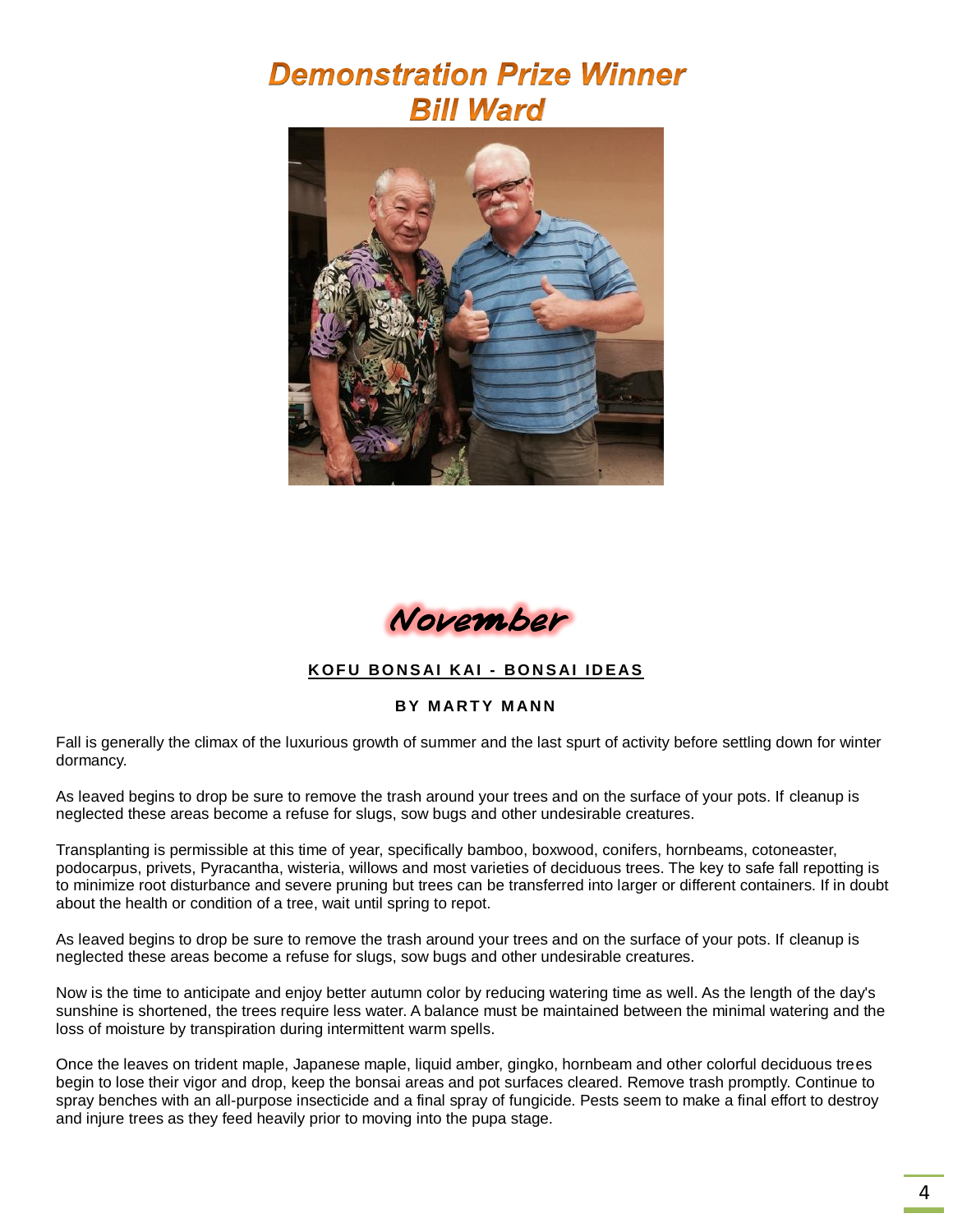Light conditions begin to change. Trees that have had full sun exposure find themselves in more shade. So, watch the location of trees at this time of year and rotate them into more favorable light exposures allowing them to continue storing strength and food for the winter.

This is a good time to work on basic training and design. Remove the wire applied this past year. Check for wire cuts. New wire can be applied but avoid the curls and marks of previous efforts. In spite of this period of slow growth, fall and winter training can still be effective. Before spring approaches don't overlook the new wire since new growth quickly causes wire damage. Study improper branch placement – crossing, bars, up and down growth.

There is still time to give bonsai a last good feeding. Evergreen and conifers may be lightly fertilized on a regular basis through the winter months since they continue to grow in our mild climate. Use food with little or no nitrogen--mainly potash and phosphorous, a 0-10-10 fertilizer. Low nitrogen fertilizers build dormant buds and store food in the form of starch used to produce healthy growth in spring. This is especially important for fruiting and flowering trees. Specifically azaleas, crabapples, umes and pomegranates improve after late feedings.

Limit cuttings, at this time of year, to hardwood specimens or tropical varieties. The use of a rooting hormones and a presoaking of a rooting stimulant, such as B-1 or Superthrive, improves the odds of success. A basic rooting medium such as 2 parts peat moss with l part perlite or coarse sand will serve you well. Keep the rooting medium slightly moist and shaded until evidence of new growth appears.

HAIKU POEM:

Wasted years can be renewed Awake and aglow New seasons will come

#### By Marty Mann

**This article has been extracted from the recently published book called 'Bonsai Ideas'. © By Marty Mann. Material is not to be copied without publisher or author's permission November -2010**

## **Badge Prize winner Jim Reese**

### **UP COMING EVENTS**

Aiseki Kai, 25th Anniversary Exhibition, Viewing Stone Show Huntington Library and Botanical Gardens, Botanical Center 1151 Oxford Road San Marino December 26, 2014 —January 2, 2015, 10:30—4:30 (closed New Year's Day)